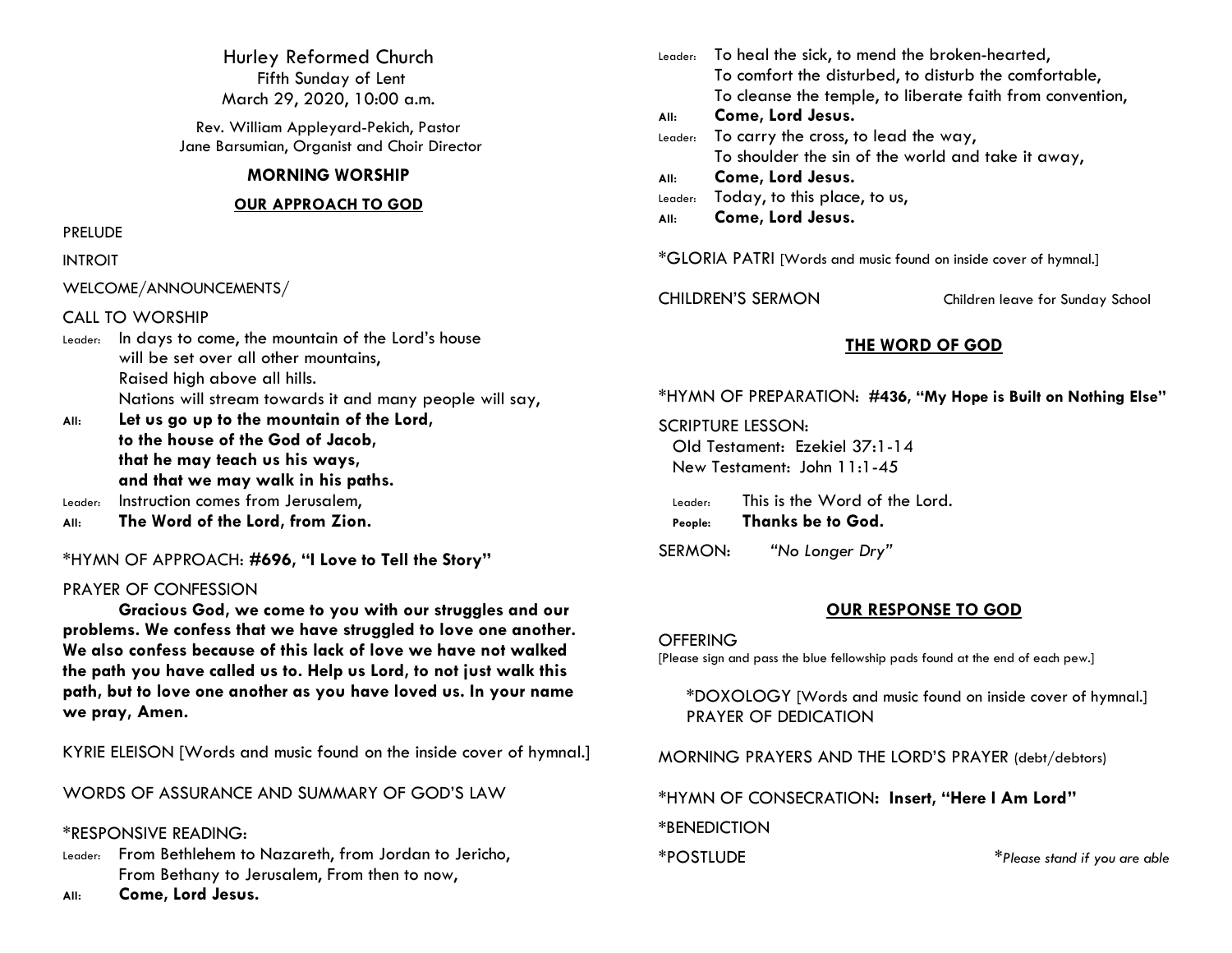### **Reach out to those who need your support in their day to day needs:**

Dick Shook is in St. Francis recovering from a stroke; Jerry Wyncoop is in Golden Hill rehab; Alice Presti is at Thompson House; Bev Roosa is at the Terraces at Brookmeade; Dolores McGoldrick is at Ferncliff; MaryLou Vogt is in Hudson Valley Senior Residence; Shirley Ruth is in Mountain Valley Manor; Friedel Borst, and Fred Horvers at TenBroeck; Lori Pinkham in Wingate at Ulster; Anthony DiPietro (son of MaryAnn DiPietro), Marie Dressel; Phil Greer.

**Office hours are** 9:00 am -1:00 pm weekdays except Mondays.

**Large Print** hymnals and bulletins are available in the narthex.

- **Hearing Assistance is Available:** Hearing assistance units are now available in the narthex. See an usher for assistance.
- **Bulletin Announcements on line:** Check out the announcements from this week's bulletin on the church's website! Go to the church's website.

HurleyReformedChurch.org. Click on calendars under website navigation (on left side of page). They are listed in reverse date order (most recent first).

**Audio recordings** of the weekly sermon are available on our website, HurleyReformedChurch.org and on CDs which are on the table in the narthex

## **Hurley Reformed Church**

11 Main Street, PO Box 328, Hurley NY 12443

## 845-331-4121 www.HurleyReformedChurch.org

## **Staff**

Office Hours: MTWT 8:00 – 4:00 Office hours: TWTHF 9:00-1:00

Rev. William Appleyard-Pekich Dorothy Draper, Church Secretary pastor@HurleyReformedChurch.org admin@HurleyReformedChurch.org

Organist/Choir Director – Jane Barsumian, M.Ed. Treasurer – Arlene Cotich

**Consistory 2020**

**Elders Deacons** Douglas Constant, *Senior Elder*, *Classis Delegate* Linda Clarke-Dido, *Worship* Glenn Decker, *Finance* Christopher Decker, *Information Technology* Sandra Emrich, *Program & Activities* Roberta Falatyn, *Women's Ministries* Sandra Gregory, *Columbarium Liaison* and a settlement of Russell Glass Kathleen Jansen, *Missions* David Kent, *Youth Ministries*

James Pirro, *Property & Maintenance* Lisa Longto, *Clerk*

Rev. Charles E. Stickley, *Pastor Emeritus*

**Stickley Gardens Columbarium . . .** A sacred place of beauty and contemplation. (*Located on the south lawn of the church.)* 

The lone candle on the chancel is our Peace Candle. It represents this church's support for the men and women in military service, and our prayer that one day we will live in a world where their sacrifice is no longer needed.



Hurley Reformed Church Hurley, New York

# The Rev. William Appleyard-Pekich Minister of Word and Sacrament

## *Welcome*

*May the doors of this church be wide enough to receive all who need human love and fellowship, and a Father's care; and narrow enough to shut out all envy and hate.*

*Enter to Worship Depart to Serve*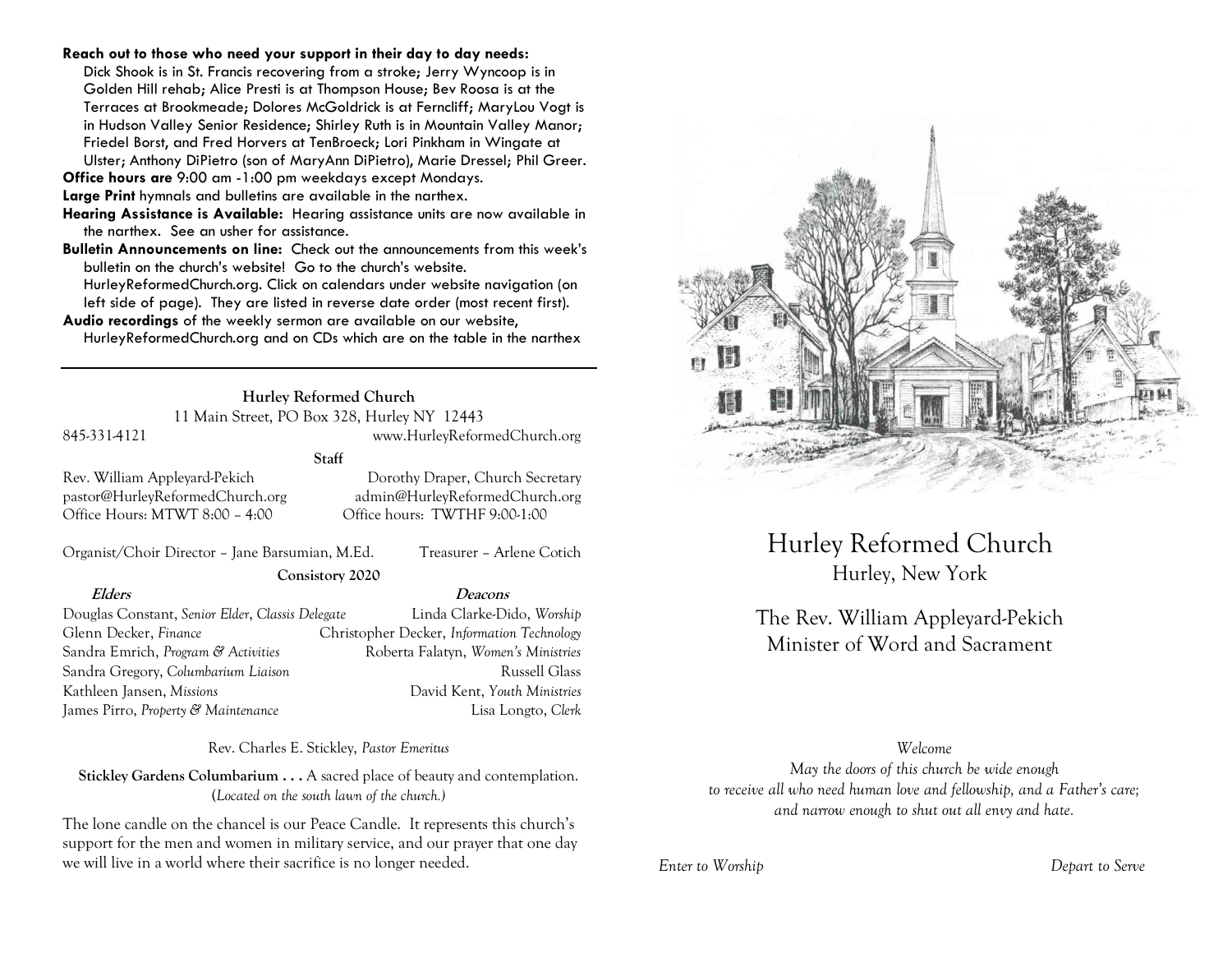

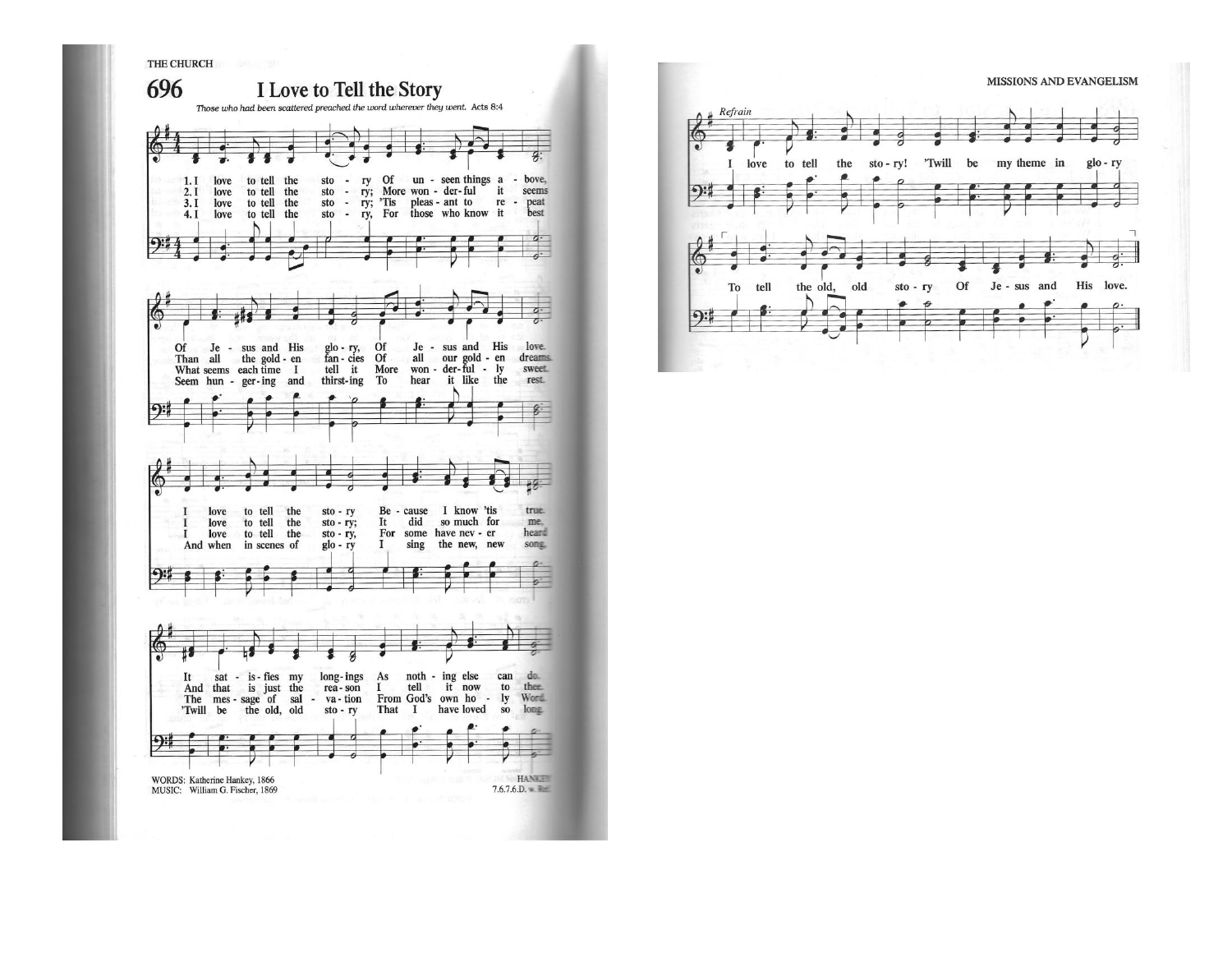I, the Lord of sea and sky I have heard my people cry All who dwell in dark and sin My hand will save

I, who made the stars of night I will make their darkness bright Who will bear my light to them? Whom shall I send?

Here I am, Lord. Is it I, Lord? I have heard you calling in the night I will go, Lord, if you lead me I will hold your people in my heart

I, the Lord of snow and rain I have borne my people's pain I have wept for love of them They turn away

I will break their hearts of stone Give them hearts for love alone Who will speak my word to them Whom shall I send?

Here I am, Lord. Is it I, Lord? I have heard you calling in the night I will go, Lord, if you lead me I will hold your people in my heart

I, the Lord of wind and flame I will tend the poor and lame I will set a feast for them My hand will save

Finest bread I will provide 'Til their hearts be satisfied I will give my life to them Whom shall I send?

Here I am, Lord. Is it I, Lord? I have heard you calling in the night I will go, Lord, if you lead me I will hold your people in my heart



**JUSTIFYING GRACE**